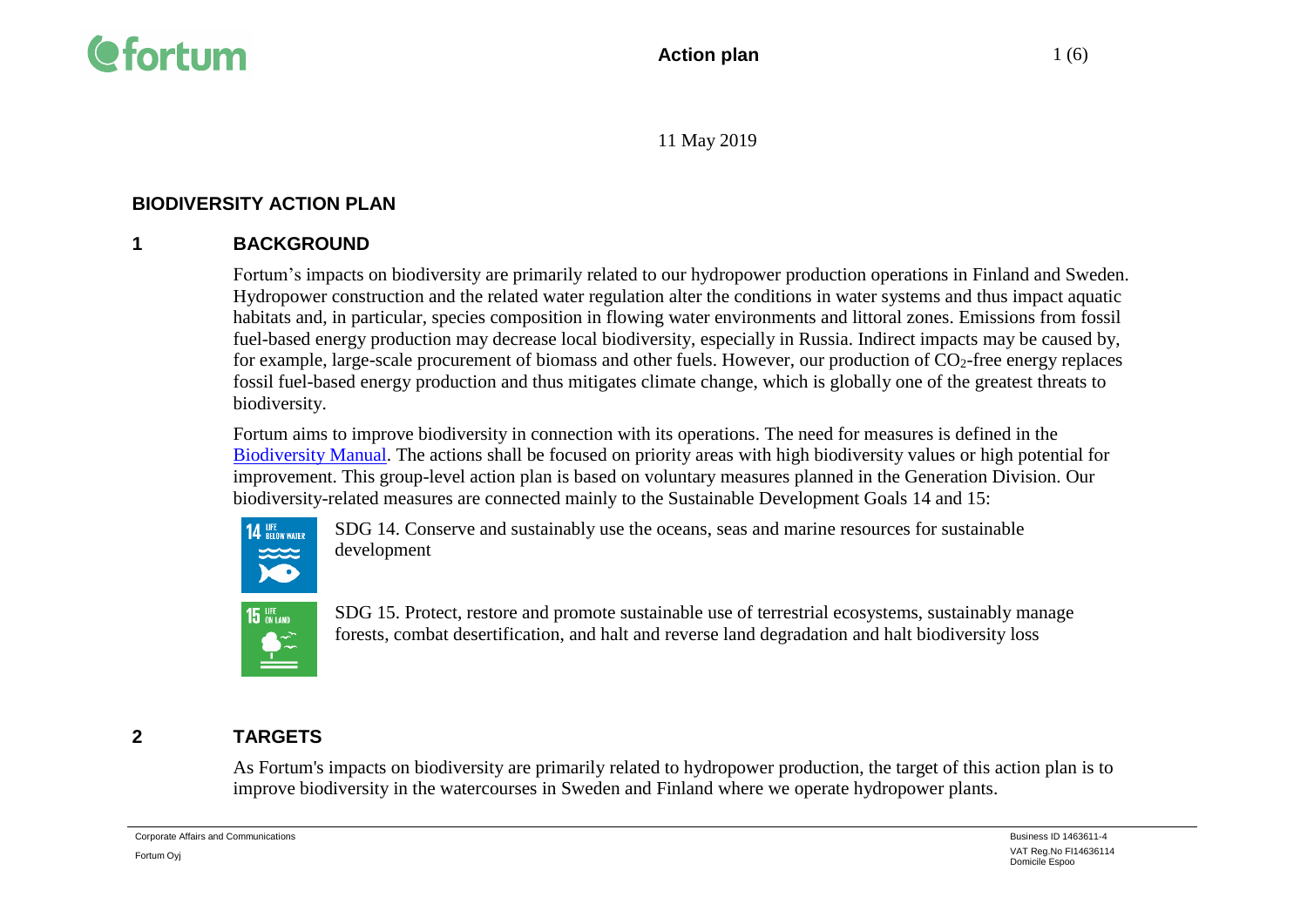

## **3 ACTIONS**

| <b>Action</b>                                              | <b>Location</b>                     | <b>Schedule</b> | <b>Responsible</b><br>organization at<br><b>Fortum</b> | <b>Cooperation</b><br><b>partners</b>                                                                                         | <b>Status</b> |
|------------------------------------------------------------|-------------------------------------|-----------------|--------------------------------------------------------|-------------------------------------------------------------------------------------------------------------------------------|---------------|
| <b>Restoration of the</b><br>area of Käkilahti-<br>Önkköri | Lake Oulujärvi,<br>Kajaani, Finland | 2018-2021       | Generation Hydro<br>Finland                            | ELY-center* of Kainuu<br>and Municipality of<br>Kajaani, Fishing right<br>owners' association of<br>Manamansalo-<br>Vuolijoki | Ongoing       |

**Target:** Restore habitats for moor frog, dragonflies and other odonata as well as several bird species

**Description:** Eutrophication and overgrowth of the area of Önkköri in the southern part of the lake Oulujärvi have weakened the living conditions of birds, fish and other organisms. Biodiversity related actions of the perennial restoration project consist of various measures such as creation of wetlands and removal of aquatic plants. In 2018 a wetland was created to the pond of Önkköri and dredgings were performed. In 2019 the project consists of dredgings, removal of excess aquatic flora and excavations to create small ponds and channels to increase the habitats of water birds.

FI:<https://www.fortum.fi/media/2018/03/oulujarven-onkkorin-alueen-kolmivuotinen-kunnostushanke-alkanut>

| <b>Releases of young</b> | Muhos, Utajärvi and | $2005 -$ | <b>Generation Hydro</b> | Municipalities of     | Yearly implementation |
|--------------------------|---------------------|----------|-------------------------|-----------------------|-----------------------|
| salmon and seatrout      | Vaala, Finland      |          | Finland                 | Muhos, Utajärvi and   |                       |
| in the tributaries of    |                     |          |                         | Vaala, ELY-center* of |                       |
| river Oulujoki           |                     |          |                         | North Ostrobothnia    |                       |
|                          |                     |          |                         |                       |                       |

**Target:** Improve the situation of migrant fish populations in river Oulujoki by releasing fish fry to breeding grounds

**Description:** In addition to power companies' legal obligations for fish stockings in Oulujoki catchment area, about 50 000 one year old salmon or seatrout are stocked yearly to river Oulujoki tributaries, rivers Muhosjoki, Utosjoki and Kutujoki. This fish stocking project initiated in 2005 contributes to the creation of a viable population of migrating fish in the river Oulujoki. Yearly monitoring has proven that fish have grown well in the stocking area.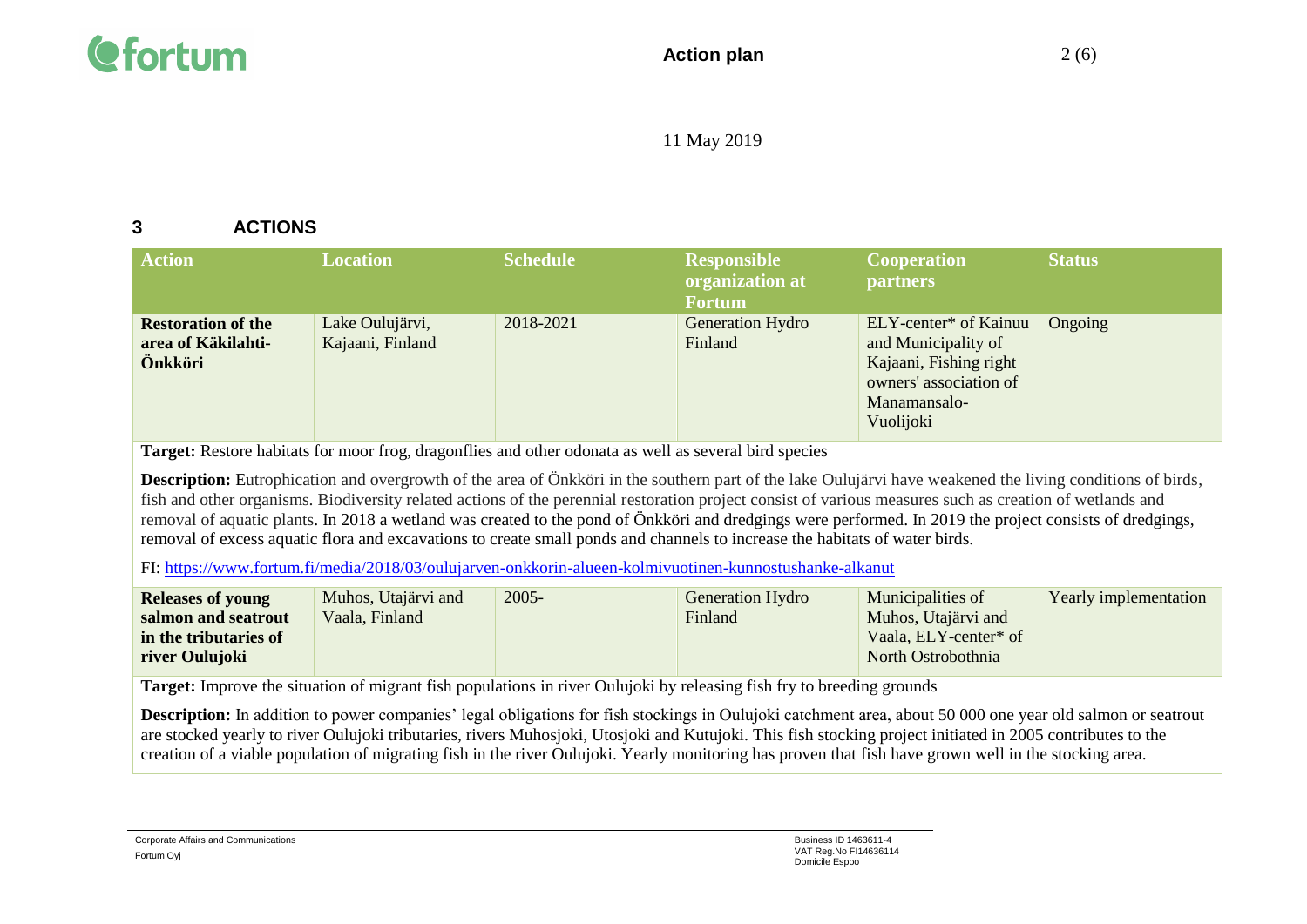| <b>Habitat restorations</b> | Imatra, Finland | 2013- | <b>Generation Hydro</b> | Municipality of Imatra,           | Planning ongoing |
|-----------------------------|-----------------|-------|-------------------------|-----------------------------------|------------------|
| in river Vuoksi             |                 |       | Finland                 | ELY-center <sup>*</sup> of South- |                  |
|                             |                 |       |                         | <b>Eastern Finland</b>            |                  |

**Target: S**trengthen stream fish populations in river Vuoksi in eastern Finland

**Description:** The river restoration project started with defining suitable habitats for grayling, trout and salmon by modelling the Finnish part of the river Vuoksi with Fortum's habitat modelling tool. Three areas between the power plants of Imatra and Tainionkoski have been restored. The bottom of the river bank is reshaped and gravel and stones are added to make the bottom more natural and more suitable for spawning and shelter for young fish. In 2018 planning was made for the restorations in Mellonlahti and Kokonsaari. In 2019 a sample restoration will be performed in Mellonlahti, and based on the results it will be decided if restorations will be enlarged in 2020. A permit application for Kokonsaari restorations is prepared in 2019.

<https://www3.fortum.com/about-us/our-company/our-energy-production/hydropower-flexible-clean-energy/environmental-0/habitat>

| <b>Collection of eggs of</b> | Muhos, Finland | $2018 -$ | <b>Generation Hydro</b> | Municipalities of     | Regular        |
|------------------------------|----------------|----------|-------------------------|-----------------------|----------------|
| the salmons and sea          |                |          | Finland                 | Muhos, Utajärvi and   | implementation |
| trout trapped at the         |                |          |                         | Vaala, ELY-center* of |                |
| trap and transport           |                |          |                         | North Ostrobothnia    |                |
| device of Montta             |                |          |                         |                       |                |
|                              |                |          |                         |                       |                |

**Target:** Improve the quality and genetic biodiversity of salmon population at Montta fish farm

**Description:** Salmon eggs are collected from the salmons trapped at the trap and transport device to improve the quality and the genetic biodiversity of the farmed salmon population at Montta fish farm. Expected result is an improvement in salmon stocking results. In 2018 the collection of eggs was not successful. In 2019 the plan is to try to collect eggs.

<https://www.fortum.com/media/2018/06/hydropower-and-migratory-fish-actions-today>

| <b>Dismantle small dams</b> | Several locations | $2017 -$ | Generation Hydro | Municipalities, Water | License application |
|-----------------------------|-------------------|----------|------------------|-----------------------|---------------------|
| that do not support         | around Sweden     |          | Sweden           | Councils, County,     | processes ongoing   |
| hydropower                  |                   |          |                  | Local fishing         |                     |
| production                  |                   |          |                  | organizations         |                     |
| noteworthy                  |                   |          |                  |                       |                     |
|                             |                   |          |                  |                       |                     |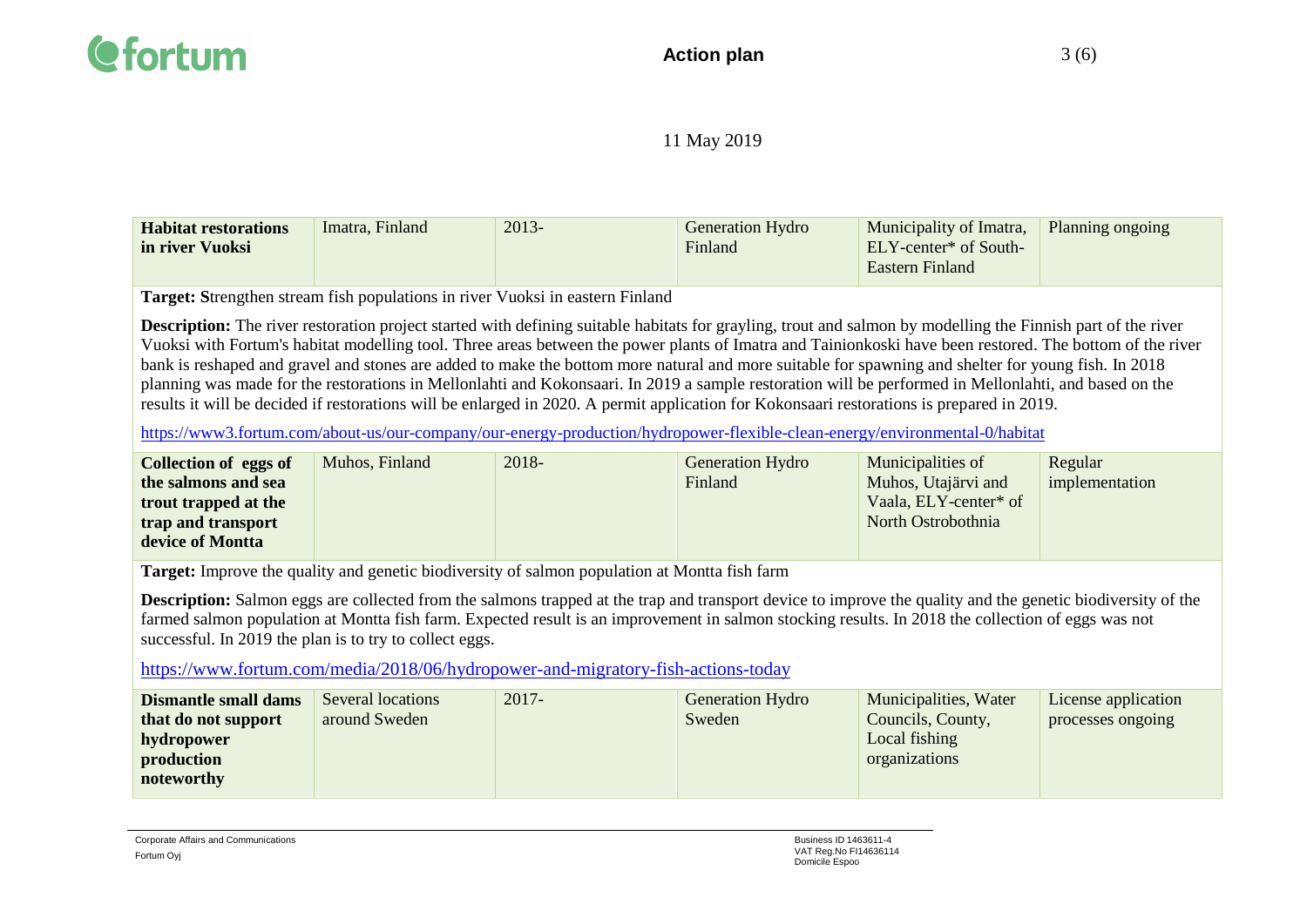

**Target**: Dismantle small dams and restore lake outlets and to enable migration possibility for fish and other fauna

**Description:** Fortum Hydro owns tens of small dams in Sweden that do no more have bigger value in energy production. Many of the dams were historically built for logging and today they no longer have a purpose. Dismantling them and restoring the river continuum can improve circumstances for several species. License is needed from environmental court. In 2018 two dams, Acksjön and Kolsjön, were dismantled. In 2019 there are license application processes ongoing for several dams.

<https://www3.fortum.com/about-us/our-company/our-energy-production/hydropower-flexible-clean-energy/environmental-0/removal>

| <b>Improving the life</b> | River Gullspång, | 2004- | <b>Generation Hydro</b> | <b>Municipality, Counties</b> | Ongoing |
|---------------------------|------------------|-------|-------------------------|-------------------------------|---------|
| cycle for the             | Sweden           |       | Sweden                  |                               |         |
| <b>Gullspång salmon</b>   |                  |       |                         |                               |         |

**Target:** Restoration of the rapid "Lilla Årosforsen" with the aim to increase spawning areas for the threatened Gullspång salmon.

**Description:** Fortum Hydro Sweden is one of the participants in the management and development work concerning the Gullspång salmon. Measures such as a fish way, restoration of habitats, spillage and measures for minimizing hydro peaking have been carried out throughout the years. Various investigations and research projects have been completed and knowledge increased. The efforts are continued to protect and strengthen the stock of the threatened Gullspång salmon. In 2018 main actions were measurements of depth, bathymetry, gravel size and water velocities at the three rapids as input data for ecohydraulic modeling, monitoring program carried out according to plan (benthic fauna, electrofishing, red counts, DNA-sampling) and GRAP (Gullspång River Action Plan) project started. In 2019 main actions are a smolt migration study, pre-feasability study to look at actions to increase salmon habitat (artificial spawning channel, moving the dam etc.), eco-hydraulic modelling of the rapids, Gullspång salmon and trout broodstock strategy, DNAy7sampling analysis, repairing the lower part of the fishway and habitat improvement measurements in the rapids.

SE:<https://www.fortum.se/om-oss/hallbarhet/miljoarbete-inom-vattenkraft>

| Improving stream       | Bollnäs, Sweden | 2018-2019 | <b>Generation Hydro</b> | Municipality, local  | Ongoing |
|------------------------|-----------------|-----------|-------------------------|----------------------|---------|
| habitats for trout and |                 |           | Sweden                  | fishing organization |         |
| grayling               |                 |           |                         |                      |         |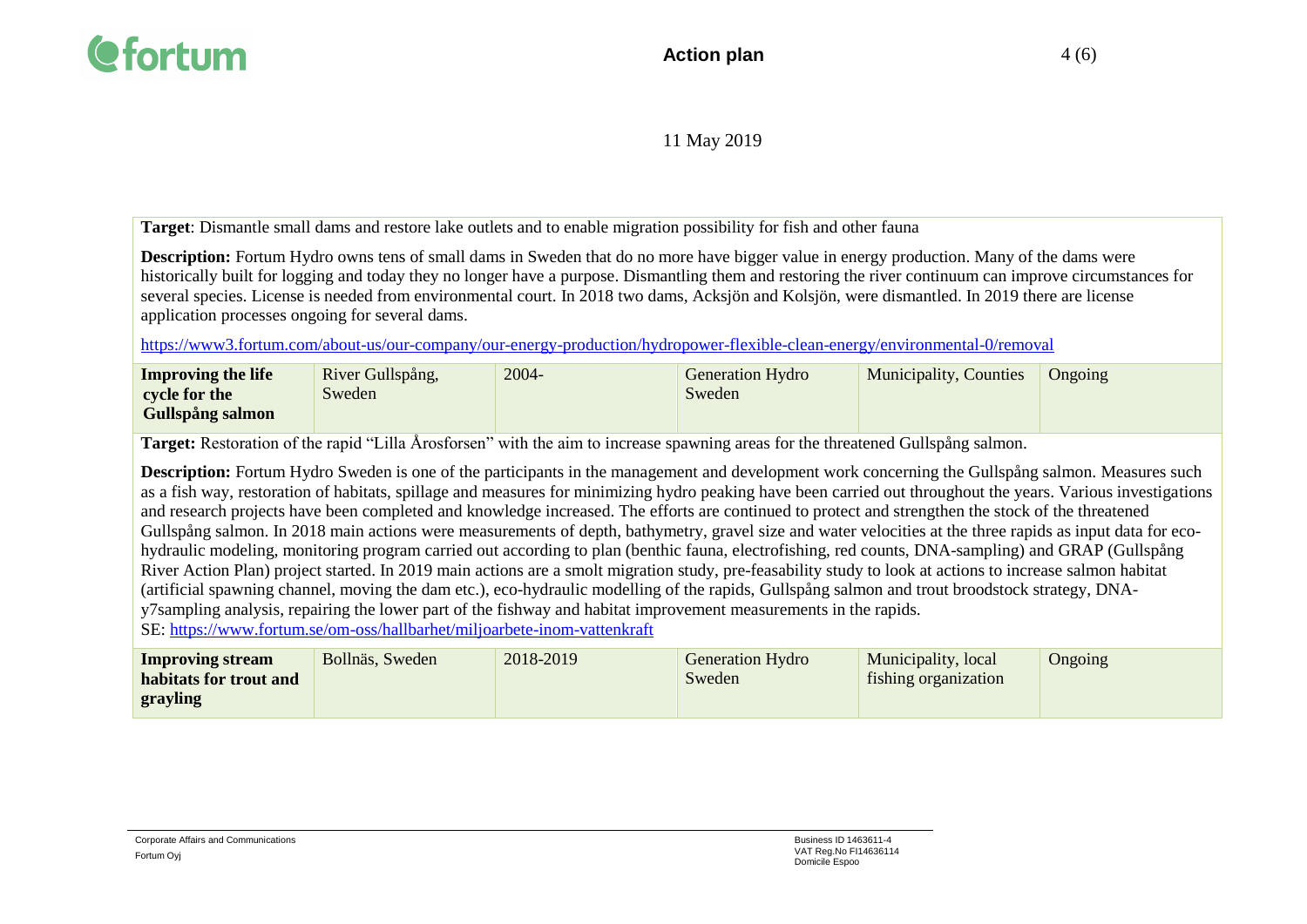

**Target:** Restore stream habitats and adjust migration barriers in the Bollnäs rapids to improve the fish migration in the area.

**Description:** The river stretch Bollnäsströmmarna in river Liusnan has a variety of habitats for trout and grayling. New license conditions of Dönie hydropower plant from 2015 resulted in higher winter discharge and better adaptation of the hydro power operation for the fish. To improve the stream habitats and fish migration in the area, river stream restoration and an adjustment of migration barriers is performed in the Bollnäs rapids. In 2018 habitat measurements at one site in Bollnäsströmmarna was successfully carried out. In 2019 the plan is to measure another section in the river in cooperation with Bollnäs municipality and the Bollnäs anglers club.

SE:<https://www.fortum.se/om-oss/hallbarhet/miljoarbete-inom-vattenkraft/biotopatgarder-vid-lillstrommen>

| <b>Biotope measures for</b> | Lower Alvkarleby, | 2018-2020 | <b>Generation Hydro</b> | Upplandsstiftelsen, | Planning ongoing |
|-----------------------------|-------------------|-----------|-------------------------|---------------------|------------------|
| salmon and its              | Sweden            |           | Sweden                  | Vattenfall          |                  |
| reproduction                |                   |           |                         |                     |                  |

**Target:** Restoration of a possible spawning area downstream of Älvkarleby hydropower plant in river Dalälven.

**Description:** The lower Dalälven has been investigated in a research project to explore the possibilities for fish, mainly salmon, spawning. One part of the project has been to identify possible areas to restore for improvement of habitats. In 2018 the identified river stretch was modelled and the results showed that possible spawning areas are considerably smaller than expected; 0,9 - 4 hectars instead of 18 hectars. In 2019 planning is ongoing for restoration of this smaller area in 2020 or later.

<https://www3.fortum.com/about-us/our-company/our-energy-production/hydropower-flexible-clean-energy/environmental-0-0>

| <b>Measures for</b>     | Laforsen, Sweden | 2010- | <b>Generation Hydro</b> | <b>Botanist Bengt Stridh</b> | Ongoing |
|-------------------------|------------------|-------|-------------------------|------------------------------|---------|
| protecting a red listed |                  |       | Sweden                  |                              |         |
| plant Carex             |                  |       |                         |                              |         |
| <i>heleonastes</i>      |                  |       |                         |                              |         |

**Target:** Restore habitats for *Carex heleonastes*

**Description:** A red listed plant *Carex heleonastes* grows near Laforsen hydropower plant in river Ljusnan. A protective measure for the plant is to remove salix plants from the area. In 2018 the follow up and protection measures were not possible due to forest fires in the area. In 2019 the measures are to be performed as planned.